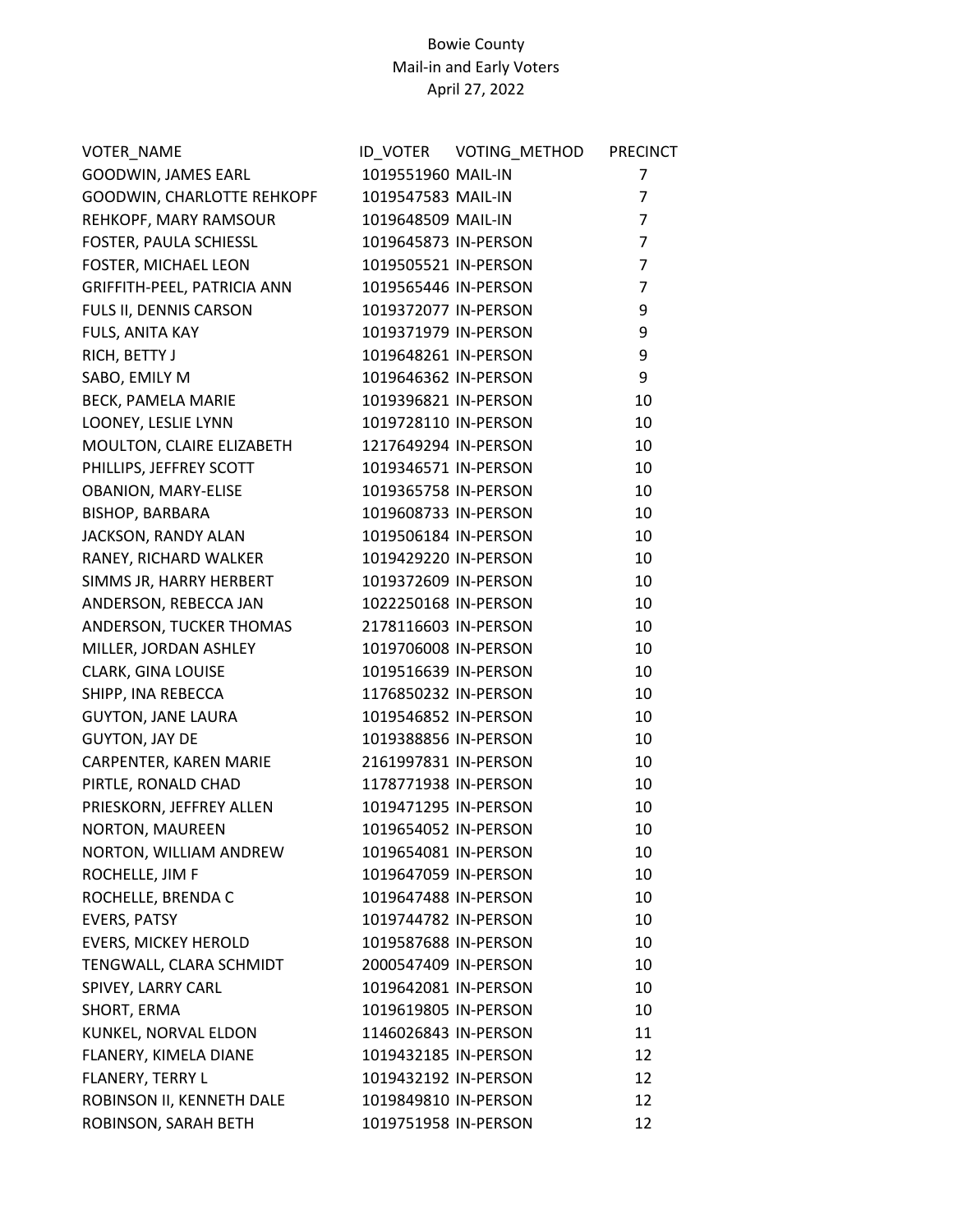| SCIACCA, KATHLEEN MARGARET      | 2171327543 IN-PERSON | 12 |
|---------------------------------|----------------------|----|
| HARGUS, MARY IRENE              | 1019566241 IN-PERSON | 14 |
| THOMAS, RONNY MACK              | 1019592428 IN-PERSON | 14 |
| VANDEAVER, GARY WAYNE           | 1142740734 IN-PERSON | 14 |
| THOMAS, ELSIE KAY BRALEY        | 1019562505 IN-PERSON | 14 |
| HOWELL, GLENDA FAYE             | 1019372991 IN-PERSON | 14 |
| HOWELL, WILBERT LEE             | 1019840126 IN-PERSON | 14 |
| OREAR, DONNA SUE                | 1019603075 IN-PERSON | 14 |
| HOLLINGSWORTH, GAYLE LANIER     | 1019538998 IN-PERSON | 14 |
| ADAMS, JULIA YOUNG              | 1019675137 MAIL-IN   | 15 |
| PAYNE, DICKIE L                 | 1019652476 MAIL-IN   | 15 |
| <b>BURNS, JOHN CLINTON</b>      | 1204229992 IN-PERSON | 15 |
| <b>BURNS, MARTHA MAXEY</b>      | 1019643038 IN-PERSON | 15 |
| JONES, JOIE LAVADA              | 1019671394 IN-PERSON | 16 |
| PEDRON, PAMELA                  | 1019548015 IN-PERSON | 16 |
| PEDRON, JONATHAN PAUL           | 1019581205 IN-PERSON | 16 |
| SPENCER, RICHARD S              | 1019622934 IN-PERSON | 16 |
| LANN, GREGORY WAYNE             | 1019594663 IN-PERSON | 17 |
| HENDERSON, SANDRA KAY           | 2143564666 IN-PERSON | 17 |
| KING, LINDA ANNE                | 1019669988 MAIL-IN   | 18 |
| THOMPSON, BRITTNEY NICHOLE      | 2000903258 IN-PERSON | 18 |
| SPEARS, JULIE ANN               | 1202682901 IN-PERSON | 18 |
| FOX, BILLY SUE                  | 1019683740 IN-PERSON | 18 |
| HENSLEE, DUSTIN BRYAN           | 1156601148 IN-PERSON | 18 |
| WRIGHT, JESSICA LEE             | 1019747719 IN-PERSON | 18 |
| DAVIS, JERRY L                  | 1019690043 IN-PERSON | 18 |
| KAFER, TIMOTHY MICHAEL          | 1019544947 IN-PERSON | 18 |
| KAFER, JANET LEE                | 1019544934 IN-PERSON | 18 |
| EVANS, DONALD RAY               | 1021159129 IN-PERSON | 18 |
| MILTON, BRENDA LOU              | 1019514658 IN-PERSON | 18 |
| OLIVER, KEVIN MICHAEL           | 1220057385 IN-PERSON | 18 |
| <b>GILES, MARGUERITTE FITCH</b> | 2138356174 IN-PERSON | 18 |
| HOLT, AARON WADE                | 1019818448 IN-PERSON | 18 |
| SPEARS, ROBERT CRAIG            | 1050422137 IN-PERSON | 18 |
| HAYWOOD, MYRTLE LEE             | 1019575719 IN-PERSON | 18 |
| MILTON, FRED E                  | 1019514461 IN-PERSON | 18 |
| DAVIS, CAROL                    | 1019690345 IN-PERSON | 18 |
| CARR, ROBERT ALLAN              | 1019431288 IN-PERSON | 18 |
| WHITTLE, CYNTHIA A              | 1019634815 IN-PERSON | 18 |
| CHISM, JANET EILEEN             | 2146048231 IN-PERSON | 19 |
| CHISUM, LARRY G                 | 1019694678 IN-PERSON | 19 |
| CHISUM, HOLLY                   | 1019694666 IN-PERSON | 19 |
| MCCARRY, CHRISTANA              | 1019659905 MAIL-IN   | 20 |
| BEAR, MONIE DIANNE              | 1019454375 MAIL-IN   | 24 |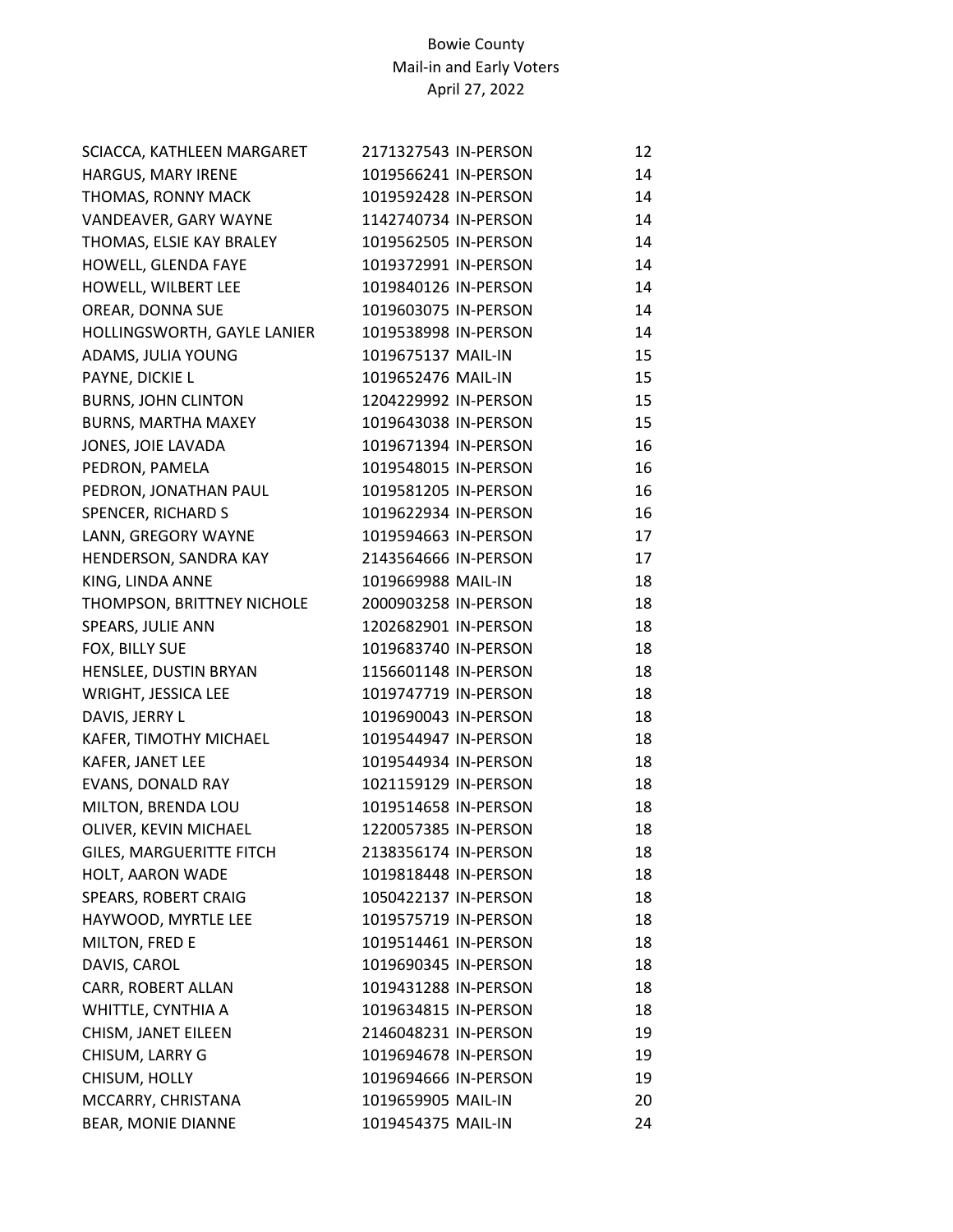| WATSON, CINDY ANN              | 1019761830 IN-PERSON | 25  |
|--------------------------------|----------------------|-----|
| WALKER, LOWELL GALLIEN         | 1216193592 IN-PERSON | 25  |
| <b>BOWLES, PHILLIP BRADLEY</b> | 1180040157 IN-PERSON | 28  |
| DAVIS, NANCY GAYLE             | 1019625806 MAIL-IN   | 30  |
| ESTELL, WILMA                  | 1019686161 MAIL-IN   | 30  |
| <b>ESTELL SR, BILLIE JAMES</b> | 1019686157 MAIL-IN   | 30  |
| FORT, ROBERT SELLARS           | 1019607736 MAIL-IN   | 30  |
| FORT, JUANITA                  | 1019607727 MAIL-IN   | 30  |
| FISCHER, JAMES EDWARD          | 1019793343 IN-PERSON | 30  |
| SAMUELS, ERIC LAMAR            | 1019753355 IN-PERSON | 30  |
| <b>ISLAND, JOHN LINDSEY</b>    | 1019753145 IN-PERSON | 30  |
| KLAR, LEON DOYLE               | 1144243778 IN-PERSON | 30  |
| KLAR, SANDRA ANN               | 1144312288 IN-PERSON | 30  |
| CROLEY, MIKE                   | 1019394295 IN-PERSON | 30  |
| DAVIS, BENJAMIN CHARLES        | 1019364496 MAIL-IN   | 11A |
| <b>BLACK, ANNIE LEE</b>        | 1019630462 IN-PERSON | 11A |
| <b>WALLS, ROY STEVEN</b>       | 2145279749 IN-PERSON | 14A |
| WALKER, MARK EDWARD            | 1021322684 IN-PERSON | 14A |
| LEE, AMANDA L                  | 1019340108 IN-PERSON | 14A |
| BUCHANAN, JANET RYTHER         | 1019371119 IN-PERSON | 14A |
| BUCHANAN JR, FRANK BOYD        | 1019371103 IN-PERSON | 14A |
| <b>NEAL, THOMAS ELLIS</b>      | 1019599761 IN-PERSON | 18A |
| MCKAY, GAYLA CUNNINGHAM        | 1019606331 IN-PERSON | 18A |
| WALDREP, WESLEY FRANK          | 1019636974 MAIL-IN   | 1A  |
| <b>CRUMPTON, BOBBY L</b>       | 1019691538 MAIL-IN   | 1A  |
| EDWARDS, RUTHIE                | 1019594126 MAIL-IN   | 1A  |
| MOSS, PETROLIA NEDD            | 1019773064 IN-PERSON | 1A  |
| MCDONNELL, CATHY MARIE         | 1019379494 IN-PERSON | 1A  |
| TRAYLOR, DANNY EARL            | 1019454055 MAIL-IN   | 1B  |
| MCAFEE, RENEE ANNETTE          | 1019524498 IN-PERSON | 1B  |
| EASTMAN, SARAH NERO            | 1021006378 IN-PERSON | 20A |
| SCHWINN, RAYMOND JOHN          | 1019629010 IN-PERSON | 20A |
| LEWIS-MILES, RACHEL WATSON     | 1019588857 IN-PERSON | 2A  |
| MILES, LEROY                   | 1019657439 IN-PERSON | 2A  |
| KEENER, CARLIA NICHOLE         | 1155791905 IN-PERSON | 2A  |
| JOHNSON, DOROTHY HELEN         | 1058067690 MAIL-IN   | 4A  |
| <b>COTTON, KEITH EUGENE</b>    | 1019526827 IN-PERSON | 4A  |
| COLEMAN, ALICE LEE             | 1019845719 IN-PERSON | 4B  |
| LEWIS, JAMES EDWIN             | 1019520674 IN-PERSON | 4B  |
| CRISP, GAIL                    | 1019691586 MAIL-IN   | 5C  |
| <b>CLARK, SHARON KAY</b>       | 1023993217 MAIL-IN   | 5C  |
| <b>CLARK, GEORGE ROBERT</b>    | 1023991363 MAIL-IN   | 5C  |
| EARLY, ELAINE TUNNELL          | 1019527685 MAIL-IN   | 5C  |
| CRISP, DONALD E                | 1019691564 MAIL-IN   | 5C  |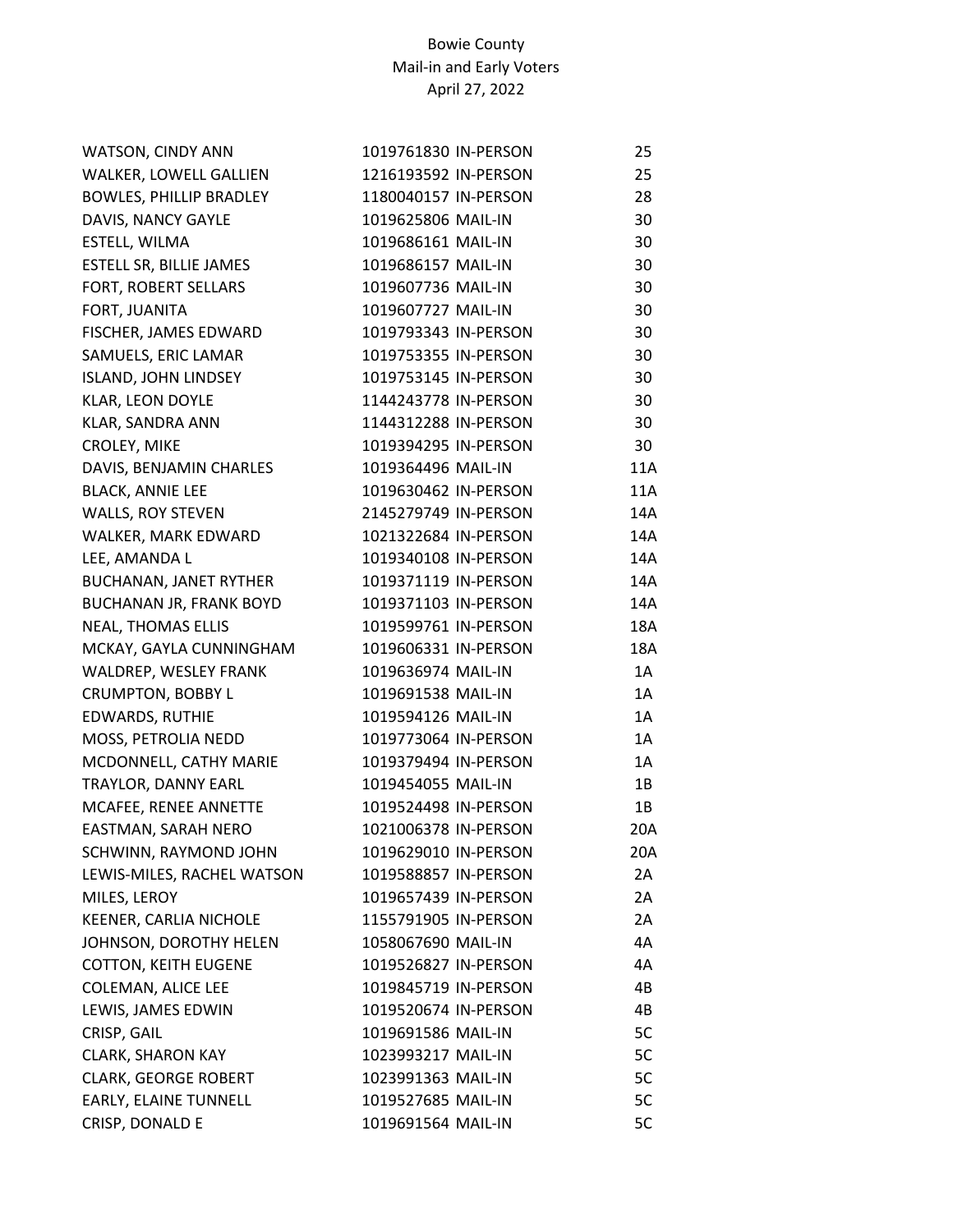| EARLY, LONNIE CHARLES       | 1019528580 MAIL-IN   | 5C |
|-----------------------------|----------------------|----|
| MCALPIN, MOLLY              | 1019618450 MAIL-IN   | 5C |
| HAYNES, BRITTNEY NICOLE     | 2187227064 IN-PERSON | 5C |
| MCLEMORE, SHIRLEY TEMPLE    | 1218972580 IN-PERSON | 5C |
| <b>FUQUA, WHITNEY CLAIR</b> | 1019377896 IN-PERSON | 5C |
| <b>GIBSON, WILLIAM KIRK</b> | 1019730532 IN-PERSON | 5C |
| NEAL, MARC AUSTIN           | 1154275648 IN-PERSON | 5C |
| OLD, RUBY CLARK             | 1019653461 IN-PERSON | 5C |
| CLARK, KELSEY ALLISON       | 2186959034 IN-PERSON | 5C |
| SOLOMON, VALERIE JANE       | 1041348917 IN-PERSON | 5C |
| STUCKEY, KEVIN ANDREW       | 2144788882 IN-PERSON | 5C |
| AUTREY, DEBRA               | 1019622376 IN-PERSON | 5C |
| PICKETT, PAULA MICHELLE     | 1019517146 IN-PERSON | 5C |
| PICKETT, JOHN MICHAEL       | 1019517133 IN-PERSON | 5C |
| JAMES, STEPHANIE            | 1019660567 IN-PERSON | 5C |
| MCMAHON, VICKI LYNN         | 1019490123 IN-PERSON | 5C |
| GRIFFIN, MEGAN ELIZABETH    | 1204953885 IN-PERSON | 5C |
| EITEL, JEFFERY STEFAN       | 1023202003 IN-PERSON | 5C |
| STONER, HOWARD WAYNE        | 1027803769 IN-PERSON | 5C |
| EICHLER, KATHRYN LANE       | 1019477933 IN-PERSON | 5C |
| EITEL, MARILYN MCBRIDE      | 1148770537 IN-PERSON | 5C |
| COOK, JOYCE MARIE           | 1019537291 IN-PERSON | 5C |
| STONER, CAROL COLLOM        | 1027803753 IN-PERSON | 5C |
| <b>AUTREY, ANTHONY D</b>    | 1019312754 IN-PERSON | 5C |
| <b>BYRNE, MEGAN NICOLE</b>  | 1178925105 IN-PERSON | 5C |
| SURPRISE, MARIETTA ZOFCIN   | 1019524388 IN-PERSON | 5C |
| NANCE, PATRICIA COLE        | 1019629227 IN-PERSON | 5C |
| HOWELL, RHONDA ANNETTE      | 1035427878 IN-PERSON | 5C |
| DAVIDSON, GWENDA D          | 1019579102 IN-PERSON | 5C |
| RUSHING, TEALA HODGSON      | 1019833968 IN-PERSON | 5C |
| <b>GUNTER, DARREN</b>       | 2119909226 IN-PERSON | 5C |
| DAVIS, MARGARET             | 1019631170 IN-PERSON | 5C |
| HARLAND, SYLVIA TOLLESON    | 1019618791 IN-PERSON | 5C |
| WOOD, SAMMY SEXTON          | 1019633004 IN-PERSON | 5C |
| POWER SR, ANDY MEL          | 1157112376 IN-PERSON | 5C |
| RAMSEY, BRUCE WAYNE         | 1019370691 IN-PERSON | 5C |
| RUSHING, DANNY GLEN         | 1019785013 IN-PERSON | 5C |
| TURCHI, JAMES JOSEPH        | 1019638008 IN-PERSON | 5C |
| TURCHI, CAROLYN ALLINE      | 1019372759 IN-PERSON | 5C |
| <b>BROWNING, JERRY BOB</b>  | 1019850720 IN-PERSON | 5C |
| HENRY, CRAIG L              | 1019371922 IN-PERSON | 5C |
| SCHUETT, LONNIE RAY         | 2152511451 MAIL-IN   | 6A |
| KAHLER, JOSEPHINE ANNE      | 1145982377 IN-PERSON | 6A |
| SEWELL, LILY KATE           | 2179445571 IN-PERSON | 6A |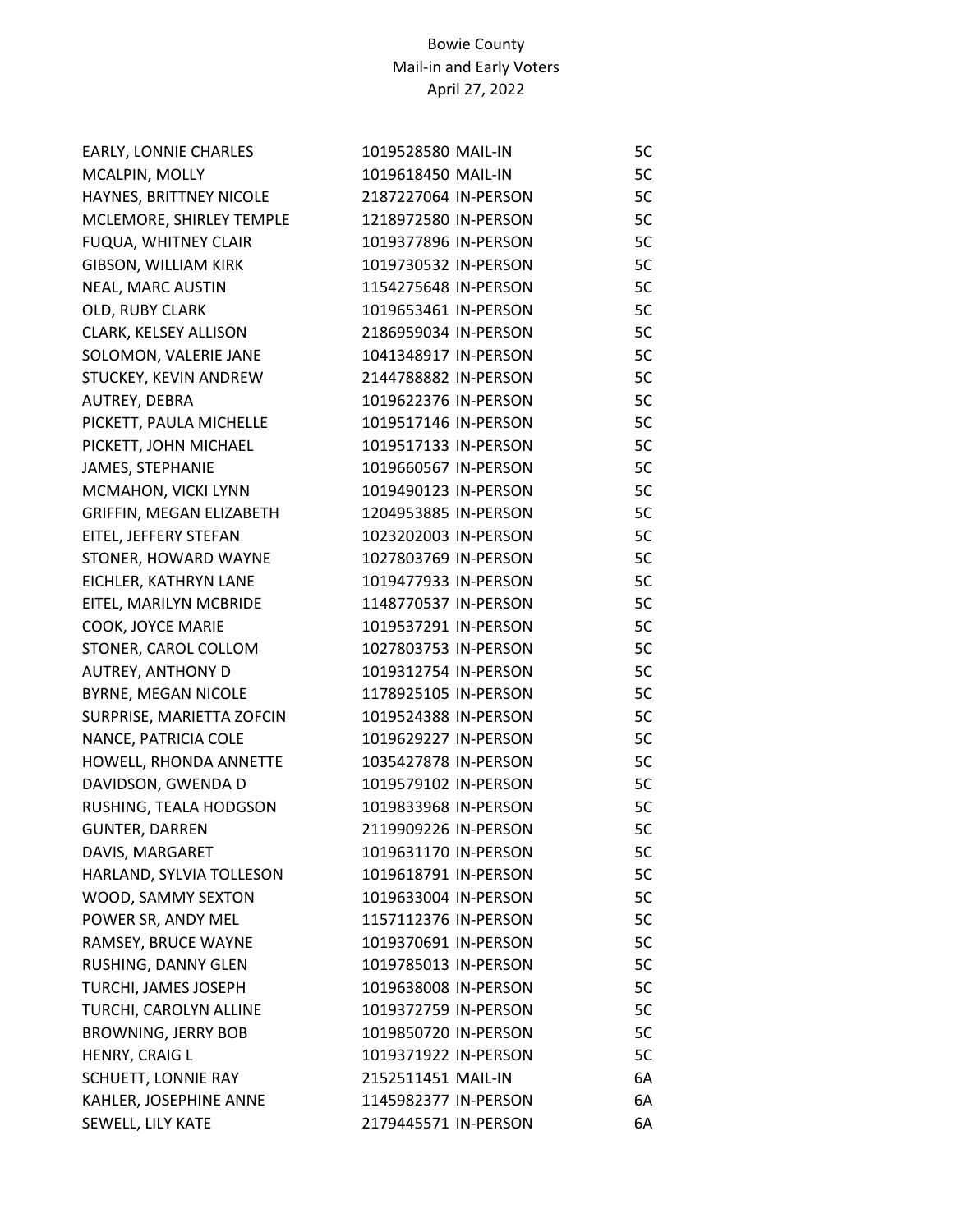| ARNETT, CARROLL LAKE          | 1019730183 IN-PERSON | 6A        |
|-------------------------------|----------------------|-----------|
| <b>WEBB, BONNIE GAIL</b>      | 2190392707 IN-PERSON | 6B        |
| OWENS, DEVERL                 | 1144582276 IN-PERSON | 6B        |
| CROWDER, KATHRYN LEE          | 2188681894 IN-PERSON | 6B        |
| FORAND, ALLIE MICHELLE        | 2186990943 IN-PERSON | 6B        |
| LAMBERT, PAUL JOEL            | 1028758008 IN-PERSON | 6B        |
| ADAMS, MARK RAYBURN           | 1019725648 IN-PERSON | 6B        |
| WARD, MICHAEL LAYNE           | 1019371721 IN-PERSON | 6B        |
| WARD, SUSAN MARSHALL          | 1019537892 IN-PERSON | 6B        |
| TATE, NANCY                   | 1019619473 IN-PERSON | 6B        |
| LAWRENCE, AMY M               | 1019818469 IN-PERSON | 6B        |
| DAY, LINDA TIFFIN             | 1019661741 IN-PERSON | 6B        |
| <b>BATES, HOLLY CHRISTIAN</b> | 1019492997 IN-PERSON | 6B        |
| ROBERTS, AMY                  | 1019606298 IN-PERSON | 6B        |
| STEWART, CHAD ANTHONY         | 1184724172 IN-PERSON | 6B        |
| ZACHRY, TONIA KAY             | 1023605595 IN-PERSON | 6B        |
| SILLAVAN, ELIZABETH ANNE      | 1019724756 IN-PERSON | 6B        |
| SELLERS, EVELYN JANE          | 1019508450 IN-PERSON | 6B        |
| HUMPHREY, KARA DIANE          | 1214491761 IN-PERSON | 6B        |
| <b>BOYER, SUSAN LYNNE</b>     | 1019524763 IN-PERSON | 6B        |
| BOYER, CHARLES DAVID          | 1019578991 IN-PERSON | 6B        |
| HOWE, CHARLOTTE OXFORD        | 1019586012 IN-PERSON | 6B        |
| HOWE, DAVID CARLOW            | 1019621218 IN-PERSON | 6B        |
| SANDIFER, CHESTER             | 1220849083 IN-PERSON | 6B        |
| HAMILTON, SANDRA JEAN         | 1108200155 IN-PERSON | 6B        |
| NORTON, JOHN BARR             | 1019455708 IN-PERSON | 6B        |
| <b>BLACK, PAULA RASCHKE</b>   | 1155992349 IN-PERSON | 6B        |
| <b>BLACK, JERRY KENNETH</b>   | 1019541699 IN-PERSON | 6B        |
| JAMES, SARA                   | 1019746557 IN-PERSON | 6B        |
| JAMES, RICHARD WAYNE          | 1019850063 IN-PERSON | 6B        |
| <b>GIBBERT, JOHN HARRY</b>    | 1019755418 IN-PERSON | 6B        |
| HUGHES-SANDIFER, KAREN ELOISE | 1220849077 IN-PERSON | 6B        |
| BLAIN, NICHOLAS DAN           | 1019579016 IN-PERSON | 6B        |
| LAWRENCE, AMBER DAWN          | 1019341202 IN-PERSON | 6B        |
| LAWSON, JERREL WAYNE          | 1019535504 IN-PERSON | 8B        |
| NELSON, SYLVESTER LEE         | 1037227158 IN-PERSON | 8B        |
| POWELL, NORMAN REGINALD       | 1019650158 IN-PERSON | 8B        |
| POWELL, JUDY FRAME            | 1019650526 IN-PERSON | 8B        |
| <b>CURTIS, GARY ELVIN</b>     | 1019599844 IN-PERSON | 8B        |
| <b>CURTIS, DEBRA ROGERS</b>   | 1019647276 IN-PERSON | 8B        |
| ENGLISH, STEPHANIE            | 1019797787 IN-PERSON | 8B        |
| FREEMAN, LORETTA              | 1019683554 IN-PERSON | <b>9A</b> |
| FREEMAN, ALLEN DWAIN          | 1019683928 IN-PERSON | <b>9A</b> |
| EARNEST, NORMAN DALE          | 1019687392 IN-PERSON | 9A        |